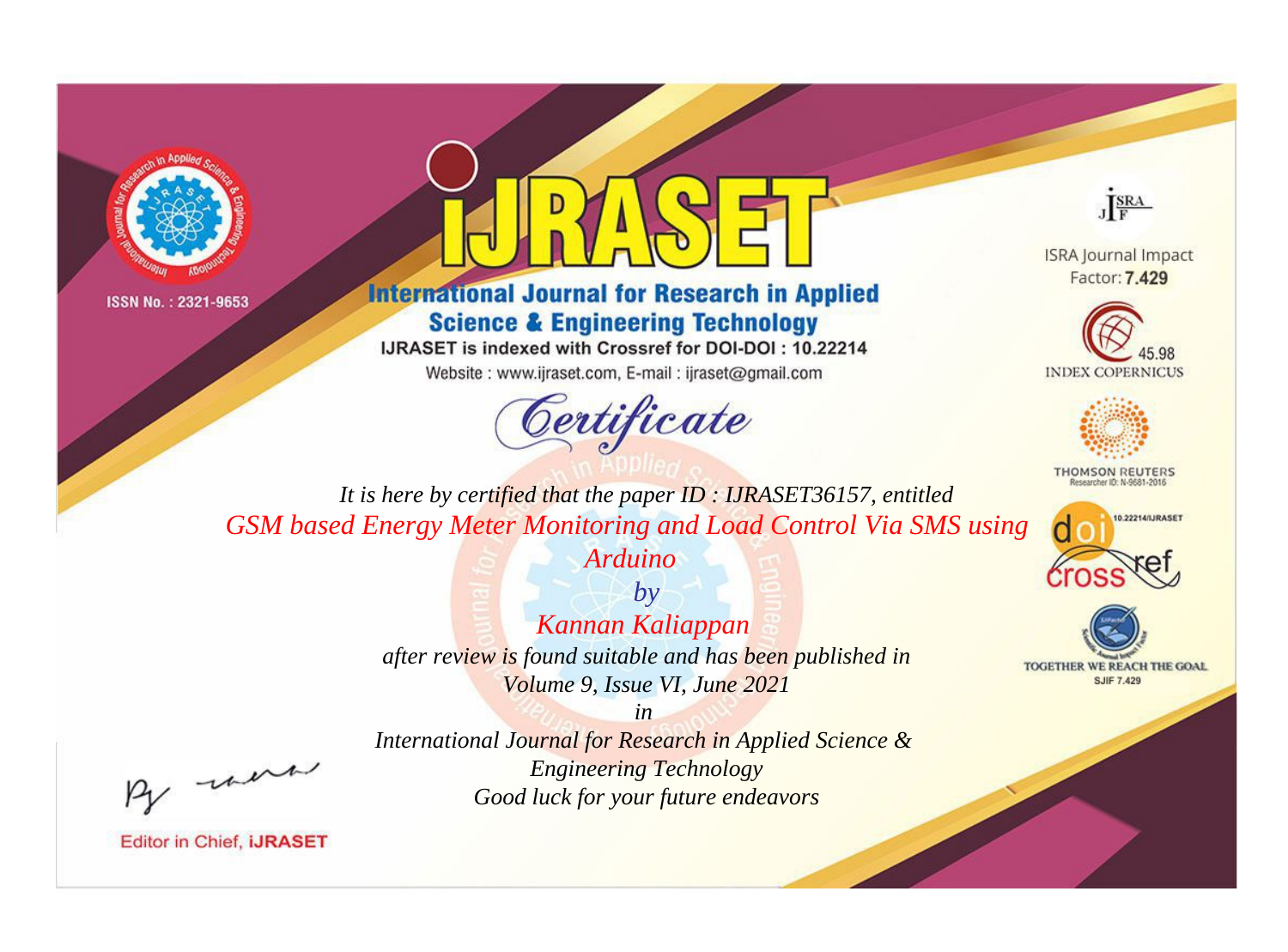



# **International Journal for Research in Applied Science & Engineering Technology**

IJRASET is indexed with Crossref for DOI-DOI: 10.22214

Website: www.ijraset.com, E-mail: ijraset@gmail.com





**ISRA Journal Impact** Factor: 7.429





**THOMSON REUTERS** 



TOGETHER WE REACH THE GOAL **SJIF 7.429** 

*It is here by certified that the paper ID : IJRASET36157, entitled GSM based Energy Meter Monitoring and Load Control Via SMS using Arduino*

> *by Medishetty Manish Kumar after review is found suitable and has been published in Volume 9, Issue VI, June 2021*

, un

*International Journal for Research in Applied Science & Engineering Technology Good luck for your future endeavors*

*in*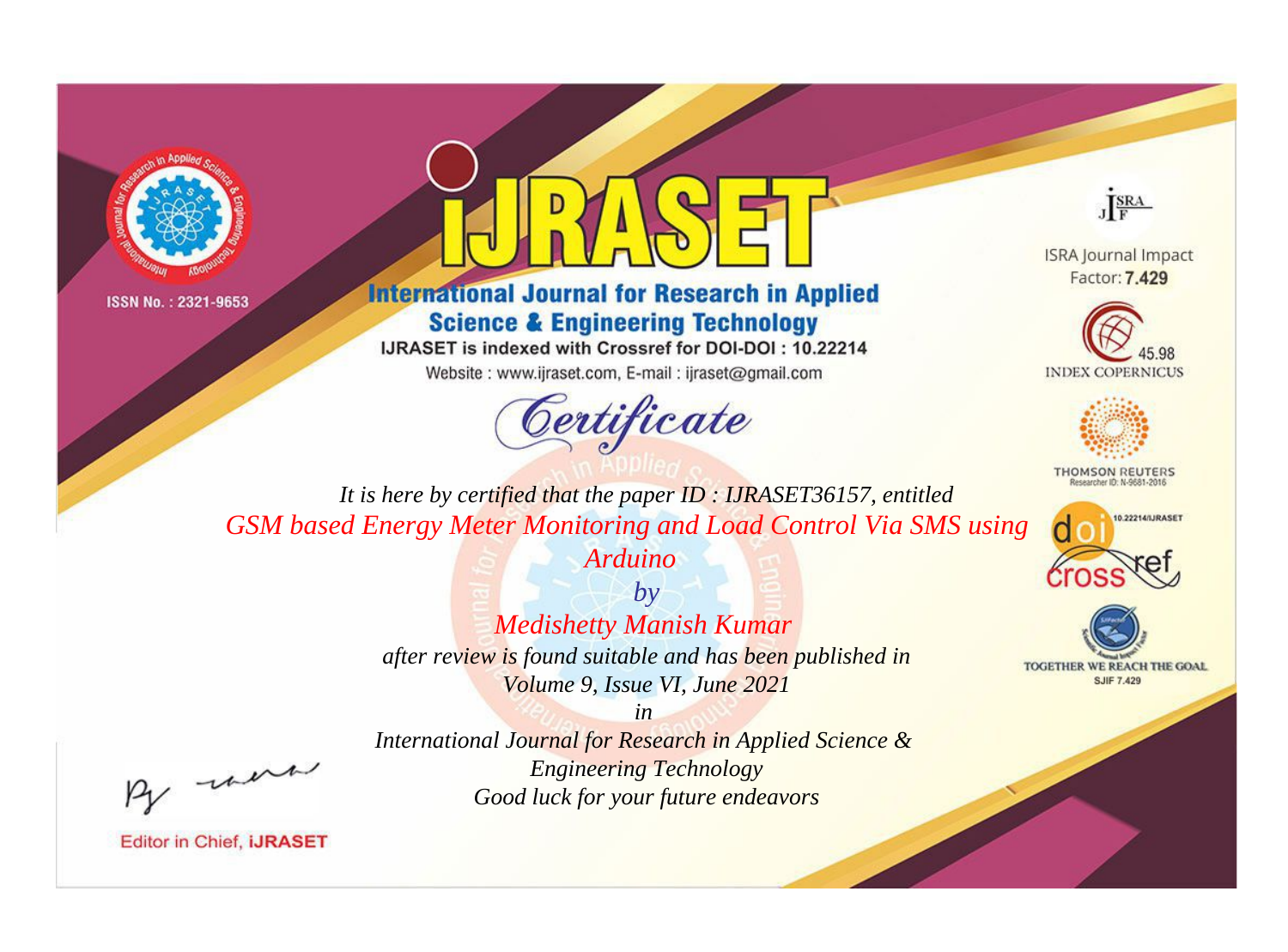



# **International Journal for Research in Applied Science & Engineering Technology**

IJRASET is indexed with Crossref for DOI-DOI: 10.22214

Website: www.ijraset.com, E-mail: ijraset@gmail.com



JERA

**ISRA Journal Impact** Factor: 7.429





**THOMSON REUTERS** 



TOGETHER WE REACH THE GOAL **SJIF 7.429** 

It is here by certified that the paper ID: IJRASET36157, entitled GSM based Energy Meter Monitoring and Load Control Via SMS using

Arduino

 $b\nu$ **Boina Ramya** after review is found suitable and has been published in Volume 9, Issue VI, June 2021

were

International Journal for Research in Applied Science & **Engineering Technology** Good luck for your future endeavors

 $in$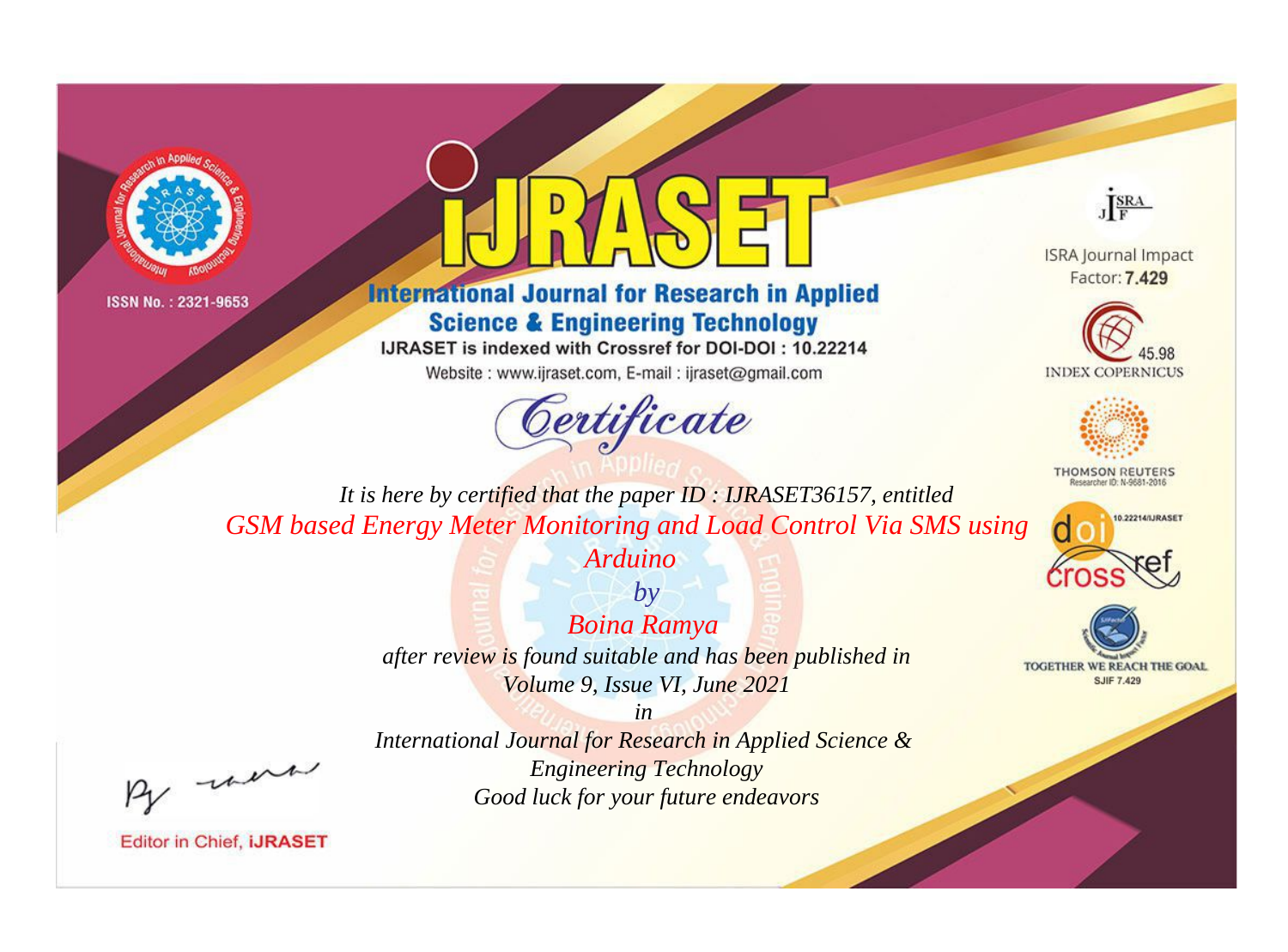



# **International Journal for Research in Applied Science & Engineering Technology**

IJRASET is indexed with Crossref for DOI-DOI: 10.22214

Website: www.ijraset.com, E-mail: ijraset@gmail.com





**ISRA Journal Impact** Factor: 7.429





**THOMSON REUTERS** 



TOGETHER WE REACH THE GOAL **SJIF 7.429** 

*It is here by certified that the paper ID : IJRASET36157, entitled GSM based Energy Meter Monitoring and Load Control Via SMS using Arduino*

> *by Shaik Unnisa after review is found suitable and has been published in Volume 9, Issue VI, June 2021*

> > *in*

, un

*International Journal for Research in Applied Science & Engineering Technology Good luck for your future endeavors*